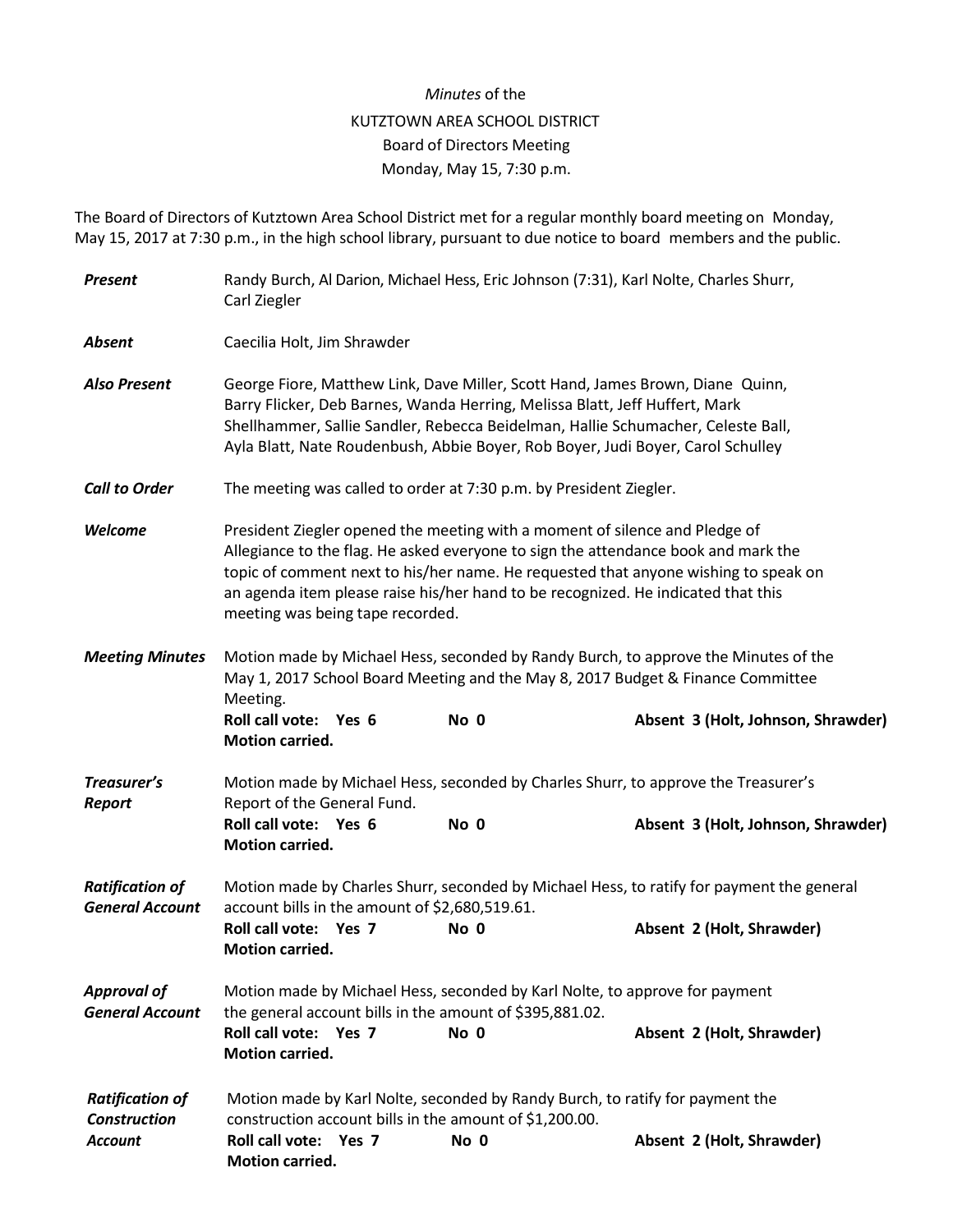| <b>Approval of</b><br><b>Construction</b> | Motion made by Karl Nolte, seconded by Charles Shurr, to approve for payment the<br>construction account bills in the amount of \$88,652.12. |                                                                                                                                                                                                                                                                                                                                                                                                                                                                                                                                                                                                                                                                                                                                                                    |                          |      |                                                                                    |
|-------------------------------------------|----------------------------------------------------------------------------------------------------------------------------------------------|--------------------------------------------------------------------------------------------------------------------------------------------------------------------------------------------------------------------------------------------------------------------------------------------------------------------------------------------------------------------------------------------------------------------------------------------------------------------------------------------------------------------------------------------------------------------------------------------------------------------------------------------------------------------------------------------------------------------------------------------------------------------|--------------------------|------|------------------------------------------------------------------------------------|
| <b>Account</b>                            | Roll call vote: Yes 7<br><b>Motion carried.</b>                                                                                              |                                                                                                                                                                                                                                                                                                                                                                                                                                                                                                                                                                                                                                                                                                                                                                    |                          | No 0 | Absent 2 (Holt, Shrawder)                                                          |
| Superintendent's<br><b>Report</b>         | <b>FFA</b><br>Envirothon                                                                                                                     | Moody's Mega Math Challenge<br>KES Macaroni Kid Teacher Appreciation Contest<br>Students Against Destructive Decisions & Leo Club<br>Dance Team - HS/MS/Elementary<br><b>History Day Fair</b><br>Kutztown University Partnership<br><b>District Track and Field Meet</b>                                                                                                                                                                                                                                                                                                                                                                                                                                                                                           |                          |      |                                                                                    |
| <b>Board Committee</b><br><b>Reports</b>  | <b>T.C.C.</b>                                                                                                                                | Mr. Miller shared that the committee is moving to a new program but there is still<br>more to be discussed at the next TCC meeting.                                                                                                                                                                                                                                                                                                                                                                                                                                                                                                                                                                                                                                |                          |      |                                                                                    |
|                                           | <b>PSBA</b>                                                                                                                                  | Dr. Fiore shared on Mrs. Holt's behalf for Board members to complete the 2017<br>School Director Assessment & Graduation Requirement Survey shared by PSSA.                                                                                                                                                                                                                                                                                                                                                                                                                                                                                                                                                                                                        |                          |      |                                                                                    |
|                                           | <b>BCIU</b>                                                                                                                                  | Mr. Ziegler shared that the BCIU is partnering with First in Math. Mr. Ziegler<br>expressed his concern with the BCIU partnering with a 3rd party vendor even though<br>the program may be worthwhile.                                                                                                                                                                                                                                                                                                                                                                                                                                                                                                                                                             |                          |      |                                                                                    |
|                                           | <b>BCTC</b>                                                                                                                                  | No report.                                                                                                                                                                                                                                                                                                                                                                                                                                                                                                                                                                                                                                                                                                                                                         |                          |      |                                                                                    |
|                                           | <b>P&amp;C</b>                                                                                                                               | Dr. Fiore shared on Mrs. Holt's behalf, principals from each school presented<br>information on their changing approaches to grading designed to improve learning<br>and achievement, while following a reporting system which addresses district<br>policies and informs parents, students, and teachers. This is an ongoing process.                                                                                                                                                                                                                                                                                                                                                                                                                             |                          |      |                                                                                    |
|                                           | <b>ECC</b>                                                                                                                                   |                                                                                                                                                                                                                                                                                                                                                                                                                                                                                                                                                                                                                                                                                                                                                                    | the first meeting in May |      | Mr. Burch shared the personnel recommendations and donations that were approved at |
|                                           |                                                                                                                                              | Facilities Mr. Burch shared the presentation that the McClure company gave regarding<br>potential energy savings to the district. Mr. Capparell also presented the ceiling tile<br>and HS E-Wing HVAC issues and quotes. Sgt. Schell from the Kutztown Police<br>Department shared that the borough will be completing a traffic study to<br>determine the number of recommended school safety flashers near the HS, MS, and<br>KES campus. It was also discussed that the damaged trailer was approved at the first<br>meeting in May. Gym floor maintenance at the middle school was recommended to<br>proceed and the high school floor warranty was going to be evaluated further.<br>Summer custodial/maintenance help was also discussed for board approval. |                          |      |                                                                                    |
|                                           | Student No report.<br><b>Achievement</b>                                                                                                     |                                                                                                                                                                                                                                                                                                                                                                                                                                                                                                                                                                                                                                                                                                                                                                    |                          |      |                                                                                    |
| <b>Personnel</b>                          | Motion made by Michael Hess, seconded by Randy Burch, to approve the following<br>personnel items:                                           |                                                                                                                                                                                                                                                                                                                                                                                                                                                                                                                                                                                                                                                                                                                                                                    |                          |      |                                                                                    |
|                                           | 1. The approval of Patricia Loch to serve as a KASD summer programs clerical substitute and                                                  |                                                                                                                                                                                                                                                                                                                                                                                                                                                                                                                                                                                                                                                                                                                                                                    |                          |      |                                                                                    |

special education paraeducator substitute at a rate of \$14.00 per hour, for summer programs only.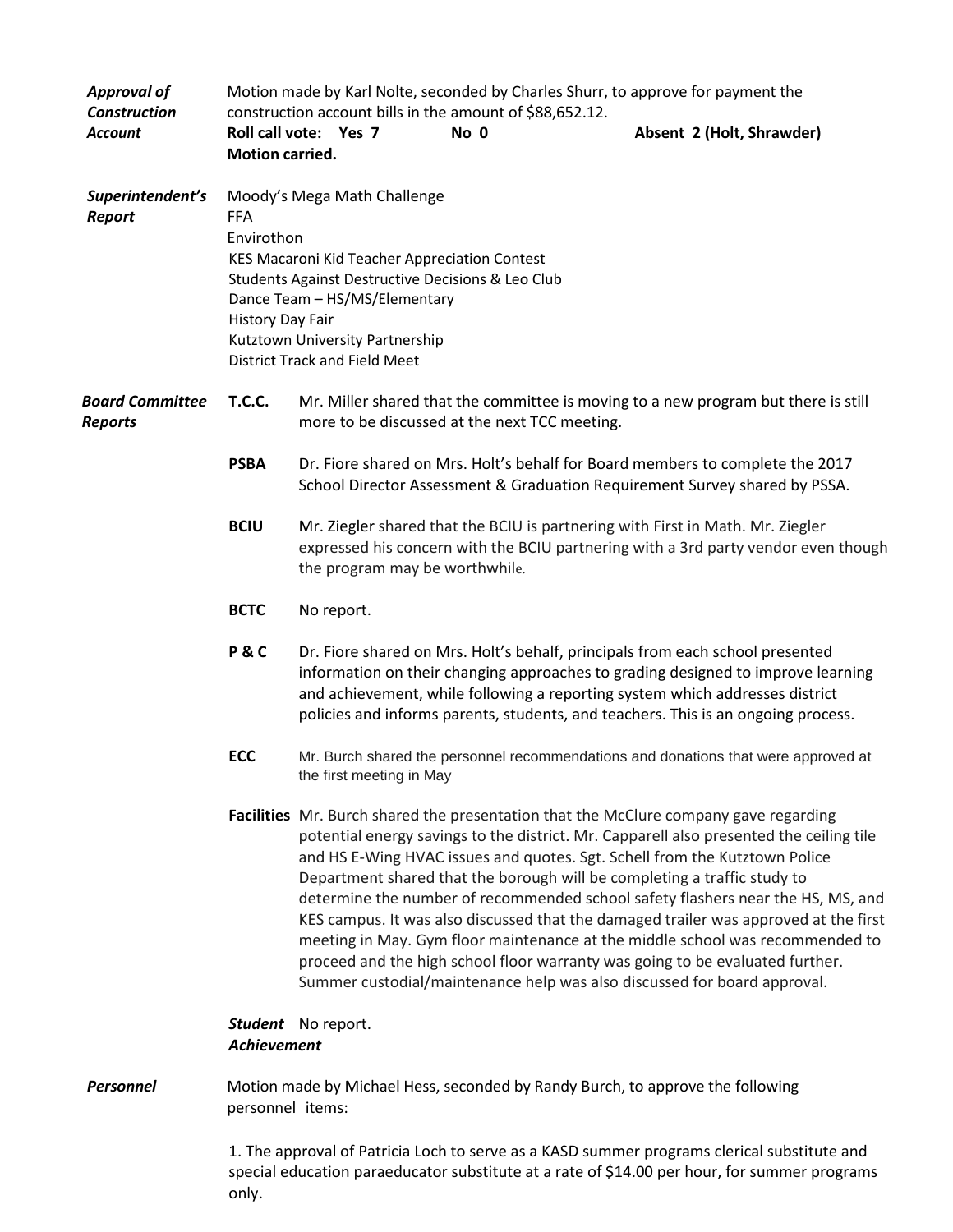2. The approval of tenure for Richard J. Hadley, effective May 15, 2017, due to completion of three years of satisfactory teaching at Kutztown Area School District and fulfillment of all requirements for tenure.

3. The approval of the following summer maintenance and custodial help for summer 2017 for

|                                  | a term not to exceed 12 weeks, at a rate of \$9.75 per hour:                                                                                                                                                                                                                                                                                                                                           | Alison VanDuren                                                                                                                          | Victoria VanDuren |                                              |  |  |
|----------------------------------|--------------------------------------------------------------------------------------------------------------------------------------------------------------------------------------------------------------------------------------------------------------------------------------------------------------------------------------------------------------------------------------------------------|------------------------------------------------------------------------------------------------------------------------------------------|-------------------|----------------------------------------------|--|--|
|                                  | 4. It is the recommendation of the administration that the Board of School Directors approves<br>the restructuring of the technology department to include the following positions: Director of<br>Educational Technology, Applications & Support Specialist, Help Desk Technician, Special<br>Education Support Technician, Assistant for Technology and Data Operations, and Instructional<br>Coach. |                                                                                                                                          |                   |                                              |  |  |
|                                  | 5. The approval of the elimination of the following positions effective May 15, 2017: Network<br>Administrator and Supervisor of Technology; further, the following personnel will be laid off,<br>Employee #1665 and Employee #1710, with severance through May 29th.                                                                                                                                 |                                                                                                                                          |                   |                                              |  |  |
|                                  | 6. The approval of Mark Shellhammer as Help Desk Technician at a salary of \$38,000.                                                                                                                                                                                                                                                                                                                   |                                                                                                                                          |                   |                                              |  |  |
|                                  | 7. The approval of Scott Hand as Director of Educational Technology at a salary of \$100,000.                                                                                                                                                                                                                                                                                                          |                                                                                                                                          |                   |                                              |  |  |
|                                  | 8. The approval of the following students for summer technology department help for summer<br>2017 at a rate of \$9.75 per hour.<br>Nathan Hayduk<br>All Personnel are Approved Pending the District's Receipt of All Mandated Credentials<br>Roll call vote: Yes 7<br><b>Motion carried.</b>                                                                                                          | No 0                                                                                                                                     | Michael Hill      | Alexander Lanyi<br>Absent 2 (Holt, Shrawder) |  |  |
| Conference                       | Motion made by Al Darion, seconded by Eric Johnson, to approve employees #807 and #41 to                                                                                                                                                                                                                                                                                                               |                                                                                                                                          |                   |                                              |  |  |
| <b>Requests</b>                  |                                                                                                                                                                                                                                                                                                                                                                                                        | attend the Great Minds Institute to be held on August 2-3, 2017 in Philadelphia, PA, at a cost of<br>\$938.27 and \$785.00 respectively. |                   |                                              |  |  |
|                                  | Roll call vote: Yes 7<br><b>Motion carried.</b>                                                                                                                                                                                                                                                                                                                                                        | No 0                                                                                                                                     |                   | Absent 2 (Holt, Shrawder)                    |  |  |
| Music in<br>the Parks            | Motion made by Eric Johnson, seconded by Michael Hess, to approve waiving the Facilities<br>fee for the Music in the Parks program.                                                                                                                                                                                                                                                                    |                                                                                                                                          |                   |                                              |  |  |
|                                  | Roll call vote: Yes 7<br><b>Motion carried.</b>                                                                                                                                                                                                                                                                                                                                                        | No 0                                                                                                                                     |                   | Absent 2 (Holt, Shrawder)                    |  |  |
| <b>Lunch Pricing</b><br>Increase | Motion made by Michael Hess, seconded by Charles Shurr, to approve raising meal prices<br>by \$.10. Elementary lunch prices move from \$2.40 to \$2.50, secondary lunch prices from \$2.65<br>to \$2.75, and all breakfast prices from \$1.30 to \$1.40. Prices will change in the 2017-18 fiscal<br>year.                                                                                             |                                                                                                                                          |                   |                                              |  |  |
|                                  | Roll call vote: Yes 7<br><b>Motion carried.</b>                                                                                                                                                                                                                                                                                                                                                        | No 0                                                                                                                                     | Present 1 (Nolte) | Absent 2 (Holt, Shrawder)                    |  |  |
| <b>CSIU Software</b><br>Renewal  | Motion made by Michael Hess, seconded by Al Darion, to approve the renewal of the<br>agreement with Central Susquehanna IU to use their Financial, Payroll, and Personnel Software<br>in the 2017-18 fiscal year at a cost of \$13,846.95 which if \$137.30 more than the previous year.<br>Roll call vote: Yes 7<br><b>Motion carried.</b>                                                            | No 0                                                                                                                                     |                   | Absent 2 (Holt, Shrawder)                    |  |  |